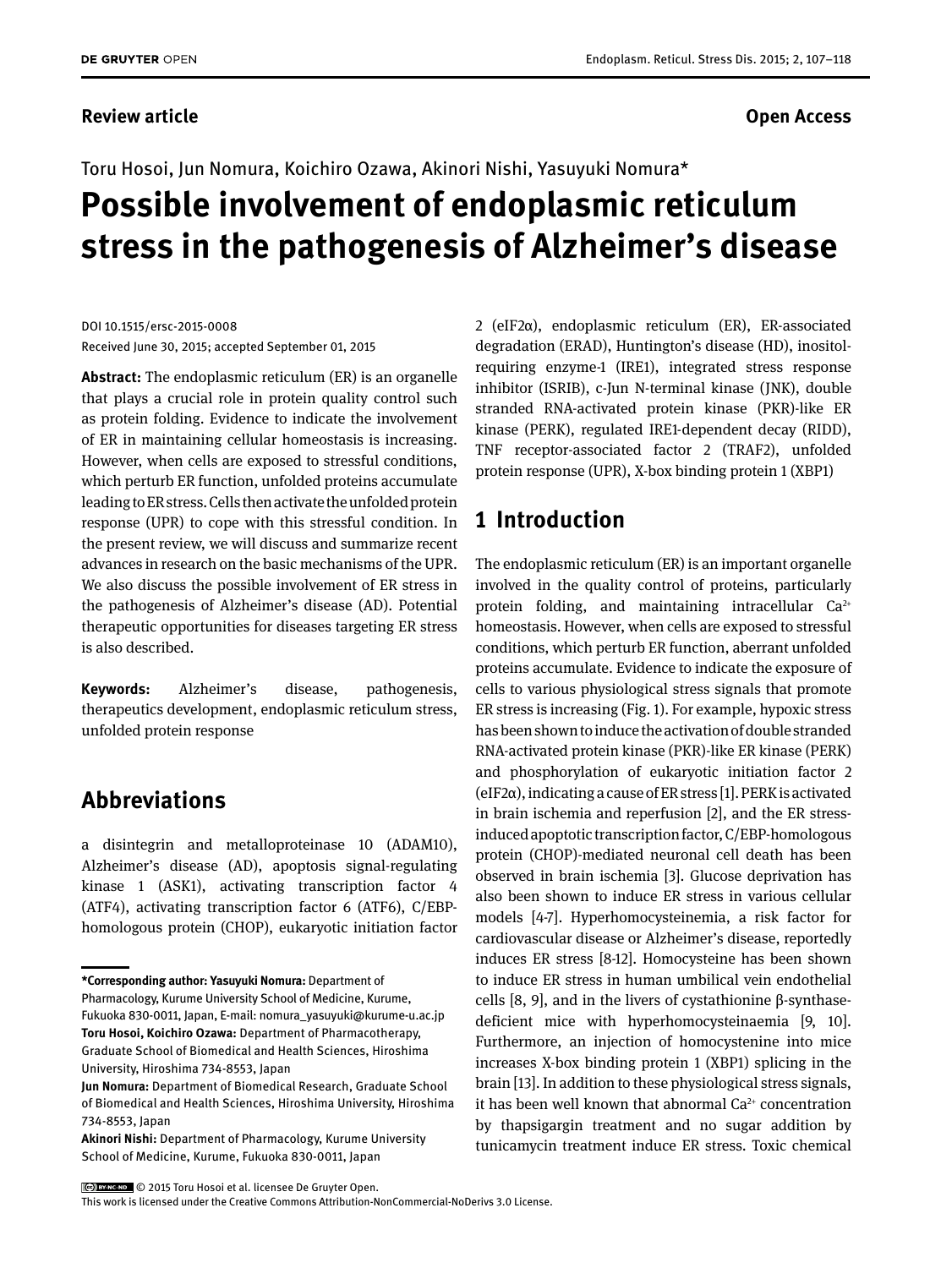

**Figure 1:** Proposed relationships between ER stress and UPR in AD. Participation of mutation, protein modification, inflammation, APP/Aβ, secretases and chaperons in AD pathogenesis. Abnormal Ca<sup>2+</sup>, no sugar addition, hypoxia and homocysteine will induce ER stress. APP: Amyloid precursor protein. Straight lines suggest possible involvement. A dotted line suggests presumable involvement.

compounds such as endocrine-disrupting chemicals have also been reported to disrupt ER functions [14-16].

The inhibition of ER function leads to the accumulation of unfolded proteins in the ER (Fig. 1). Accumulation of unfolded proteins is unfavorable to cells. This condition causes stress to the ER. On the other hand, cells resist against such an unfavorable condition by activating several stress sensor proteins in the ER to cope with such a stress. Following activation of stress sensor proteins cells respond: inhibition of biosynthesis of new proteins, degradation of unfolded proteins, and influence on cell survival/apoptosis [17-22]. These responses are termed unfolded protein response (UPR). Under the UPR, three branches are induced by stress sensor proteins such as inositol-requiring enzyme-1 (IRE1), PERK, and activating transcription factor 6 (ATF6), which localize in the ER. These activated UPR components transmit signals to the nucleus and induce genes to address these issues. Upon the accumulation of unfolded proteins in the ER, cells also activate an ER-associated degradation (ERAD) signal, which increases the degradation of unfolded

proteins by a ubiquitin-proteasome pathway (Fig. 1). In the following sections, we briefly summarize the basic mechanisms of UPR, and then discuss the link between ER stress and the pathogenesis of Alzheimer's disease (AD).

# **2 Mechanisms underlying the unfolded protein response**

Cells activate three major pathways of UPR, in which IRE1, PERK, and ATF6 are mainly involved, upon the accumulation of unfolded proteins in the ER. Upon accumulation of unfolded proteins, GRP78 dissociates from the luminal domain of IRE1, PERK, and ATF6, which subsequently induces activation of these ER sensor proteins [23-25]. Alternatively, IRE1 would also recognize unfolded protein directly and activate UPR [26, 27]. UPR-related gene expression is controlled through the activation of these UPR components (Fig. 1). We briefly overview the molecular and functional characteristics of each UPR component.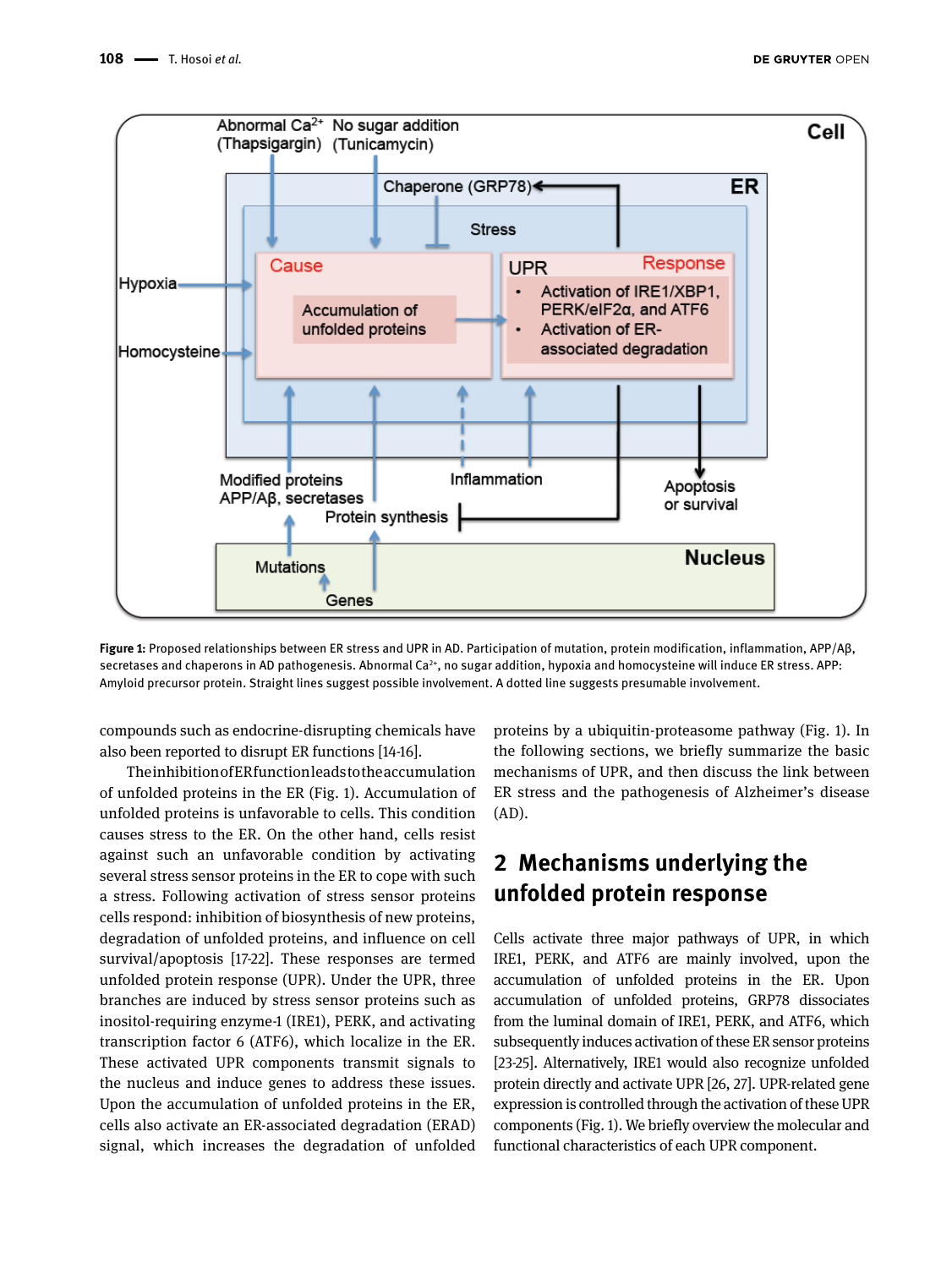#### **2.1 IRE1α**

IRE1α is a type 1 transmembrane Ser/Thr protein kinase protein. Upon activation, IRE1, in turn, activates c-Jun N-terminal kinase (JNK) through TNF receptor-associated factor 2 (TRAF2) [28]. IRE1-mediated JNK activation has been shown to mediate autophagy under ER stress [29]. In addition, apoptosis signal-regulating kinase 1 (ASK1) is involved in ER stress-induced JNK activation, which may be linked to Huntington's disease (HD), spinobulbar muscular atrophy (SBMA), dentatorubral-pallidoluysian atrophy (DRPLA), and six spinocerebellar ataxias [30]. IRE1α also exhibits endoribonuclease activity, which catalyzes the processing of XBP1 mRNA. ER oxidoreductase protein disulfide isomerase A6 (PDIA6) interacts with IRE1 and enhances its activity by increasing its phosphorylation and XBP1 mRNA splicing [31]. Upon activation, the 26-bp intron of XBP1 mRNA is spliced out and flame shifted, spliced XBP1 protein is produced [32]. Spliced XBP1 (sXBP1) functions as a transcription factor that regulates UPR-related genes. In addition to the above functions, Weissman's group have reported that IRE1α degrades certain mRNA encoding proteins secreted during ER stress, which is named regulated IRE1-dependent decay (RIDD) [33].

#### **2.2 PERK**

PERK, a type 1 transmembrane kinase protein localizing in the ER, is oligomerized and phosphorylated under ER stress. Active PERK phosphorylates eIF2α. Phosphorylated eIF2α, in turn, has been shown to inhibit the guanine nucleotide exchange factor eIF2B [34], which subsequently inhibits translation. By inhibiting translation, cells cope with stress by reducing the accumulation of unfolded proteins. On the other hand, the phosphorylation of eIF2α is known to be negatively regulated through phosphatases. To date, two types of phosphatases, PPP1R15A (also known as GADD34) and PPP1R15B (also known as CReP), are shown to be involved in the dephosphorylation of eIF2α. PPP1R15A is an inducible protein that is induced through the eIF2α-ATF4 pathway [35-37]. ATF4 is a transcription factor, that is translated through eIF2α [38]. Therefore, PPP1R15A may be a negative feedback regulator of PERKeIF2α signaling. On the other hand, PPP1R15B is previously reported to be constitutively expressed and inhibited the baseline phosphorylation of eIF2α [39].

#### **2.3 ATF6**

ATF6 is a type II transmembrane protein, with a bZIP domain [40]. In its normal state, ATF6 interacts with

GRP78 and is retained in the ER. In addition, ATF6 forms complex with calreticulin [41]. When unfolded proteins accumulate in the ER, GRP78 dissociates from ATF6 and ATF6 then moves to the Golgi apparatus and be cleaved by Golgi specific proteases, site 1 protease (S1P) and site 2 protease (S2P) [42]. The N-terminal cleaved product of ATF6 (p50ATF6) then acts as a transcription factor, which induces UPR-related genes [43]. Several ATF6-related homologs have so far been identified such as old astrocyte specifically-induced substance (OASIS) [44], BBF2 human homolog on chromosome 7 (BBF2H7) [45], and cAMP response element-binding protein 3-like 3 (CREBH) [46].

As summarized above, each stress sensor protein has different characteristics. Through regulating these different UPR components, cells will counteract against the stress. We will next discuss how these UPR components and ER stress are involved in the pathogenesis of AD.

# **3 ER stress and Alzheimer's disease**

AD is a chronic neurodegenerative disease that is characterized by decreased levels of cognitive function. One of the pathological features of the brains of AD patients is the extracellular appearance of senile plaques, which mainly consist of the amyloid  $\beta$  (A $\beta$ ) peptide. Several UPR stress sensor proteins such as PERK and IRE1α has been shown to be activated in the AD brain [47, 48]. A previous study reports that mouse caspase-12, an ER-specific caspase, is involved in Aβ-induced neuronal cell death [49]. Subsequent analyses suggest that caspase-4 is involved in Aβ-induced cell death in human neuronal cell lines [50].

ER stress has been shown to enhance γ-secretase activity by up-regulating presenilin-1 (PS1) levels [51]. Missense mutations in the human PS1 gene are involved in the development of familial Alzheimer's disease (FAD). FAD-linked PS1 mutations have been suggested to suppress UPR, which may lead to the progression of AD [52]. The inhibition of UPR signaling and subsequent reductions in GRP78 levels by PS1 mutation may increase neuronal vulnerability to ER stress, which may be involved in the pathogenesis of AD [52, 53]. Missense mutations in the amyloid precursor protein (APP) are also involved in the development of AD. An E693Δ mutation of APP, which lacks glutamate-22 of Aβ [54] has been shown to induce ER stress and neuronal cell death [55, 56].

In addition to FAD, ER stress appears to also be involved in the progression of the sporadic type of AD (SAD). An alternative spliced form of PS2 mRNA lacking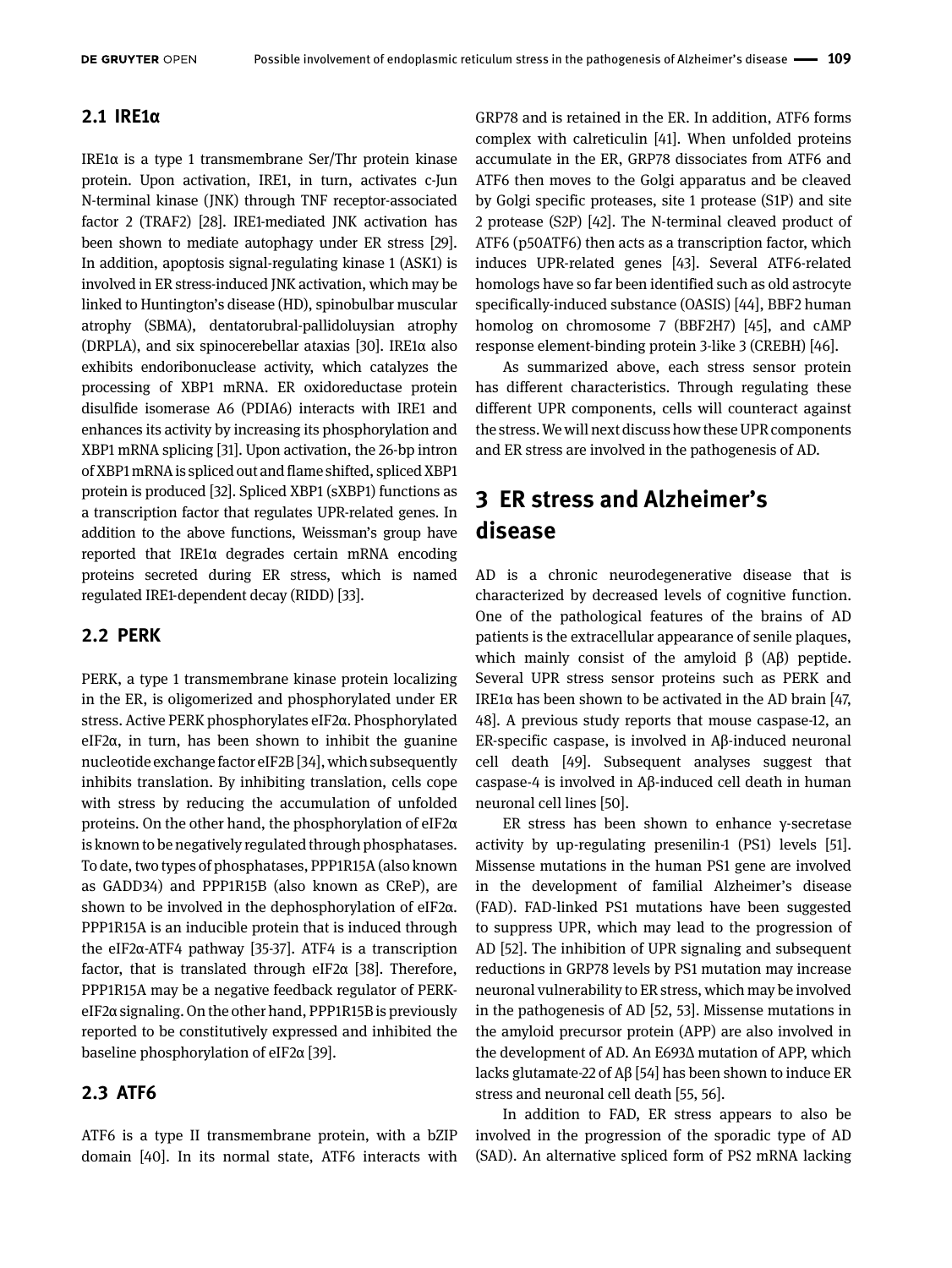exon 5 (PS2V) has been found in 70 % of SAD patients [57]. This PS2V impairs UPR signaling and increases the secretion of Aβ [58]. Therefore, an aberrant splicing variant of PS2 (PS2V) in SAD may be involved in AD progression by impairing UPR signaling.

The excessive production of nitric oxide (NO) seems to cause neuronal cell death through the activation of capsase [59, 60], and the excessive production of NO is involved in AD progression [61]. NO-induced S-nitrosylation of protein-disulphide isomerase (PDI) inhibits its activity, thereby increasing ER stress-induced neuronal cell death [62]. Therefore, the S-nitrosylation of PDI in the AD brain is perhaps involved in the pathogenesis of AD [62].

Overall, these pathological evidences indicate that ER stress could be involved in both types of AD, i.e.: FAD and SAD. In the following section, we will focus and discuss on the role of each UPR components in the pathogenesis of AD.

## **4 UPR and Alzheimer's disease**

APP is cleaved by several proteases. One of the major cleavages is stimulated through β- and γ-secretases, which generates the Aβ peptide. In contrast, α-secretase reduces the formation of the Aβ peptide and produces a soluble form of APP-α (sAPP-α), which has been shown to exhibit neuroprotective properties [63]. Several UPR components play a role in protecting against neuronal cell death in AD.

#### **4.1 Protection of Alzheimer's disease by sXBP1 and ADAM10**

A previous study reports that Aβ induces XBP1 splicing and the spliced form of XBP1 (sXBP1) then protects against Aβ-induced neuronal cell death [64]. Furthermore, sXBP1 has been shown to induce a disintegrin and metalloproteinase 10 (ADAM10), which activates the  $\alpha$ -secretase involved in APP processing [65]. ADAM10 is previously shown to increase sAPP-α levels [66, 67], which also protects against neuronal death [68- 70]. Two rare mutations (Q170H and R181G) in ADAM10 are found to attenuate the α-secretase activity-mediated cleavage of APP, thereby leading to AD-related pathology [71]. Therefore, sXBP1-induced ADAM10 may be involved in neuroprotection in AD [72] (Fig. 2). The polymorphism of -116C/G in the XBP1 promoter has been associated with the risk of AD [73]. Since the transcriptional activity of XBP1 is lower in the -116G allele [74], the neuroprotective effects of XBP1 in AD patients may be lower in this polymorphism.

#### **4.2 Progression of Alzheimer's disease by PERK and eIF2α**

Several lines of evidence have indicated that the phosphorylation of PERK and eIF2α is increased in the AD brain [75-77]. The phosphorylation of eIF2 $\alpha$  has been shown to increase β-site APP cleaving enzyme-1 (BACE1) levels, thereby enhancing the production of Aβ in neurons [78]. Thus, the chronic induction of eIF2α phosphorylation in the AD brain appears to cause an increase in Aβ production, followed by neurodegeneration (Fig. 2). The suppression of PERK is found to alleviate synaptic plasticity and memory dysfunctions in AD [79]. A previous study demonstrates that reductions in eIF2α phosphorylation enhances the late phase of long-term potentiation and memory in mice [80]. Therefore, dementia in AD may be mediated via the enhanced phosphorylation of eIF2α.

#### **4.3 HRD1 (ubiquitin ligase E3), GRP78, and tau protein in Alzheimer's disease**

The activation of ERAD also appears to be involved in the pathogenesis of AD. The ubiquitin ligase E3 has been demonstrated to ubiquitinate unfolded proteins and lead to the degradation of the proteins by 26S proteasome. HRD1, an ubiquitine lygase 3, is shown to bind to and ubiquitinate APP [81] (Fig. 2), followed by the degradation of APP by the proteasome system [82], thereby reducing the production of Aβ [81]. HRD1 protein levels are found to be reduced in postmortem preparations of the cerebral cortex from AD patients, possibly through insolubilization due to oxidative stress [81, 83].

Expression levels of GRP78 has been found to be decreased in the brains of AD patients [52]. GRP78 has been shown to act as a chaperone, which interact with unfolded proteins and recovers folding of the proteins. GRP78 is also known to interact with APP and inhibit its maturation [84, 85] (Fig. 2). Furthermore, the overexpression of GRP78 inhibits soluble APP and Aβ production [84, 85]. These findings suggest that GRP78 directly or indirectly affects the activity of β/γ-secretases by binding to APP. Therefore, GRP78 is involved in pathogenesis of AD by regulating APP processing and Aβ production. However, the precise molecular mechanisms of GRP78 in APP processing have not yet been elucidated.

On the other hand, the accumulation of tau protein (Tau) has been reported to impair ERAD activity, which may be involved in the progression of AD [86]. Therefore, Tau accumulation may impair the protein quality control system of ER in AD. The involvement of  $α$ -synuclein  $(α$ -SN) in ERAD functions as well as in the pathogenesis of AD has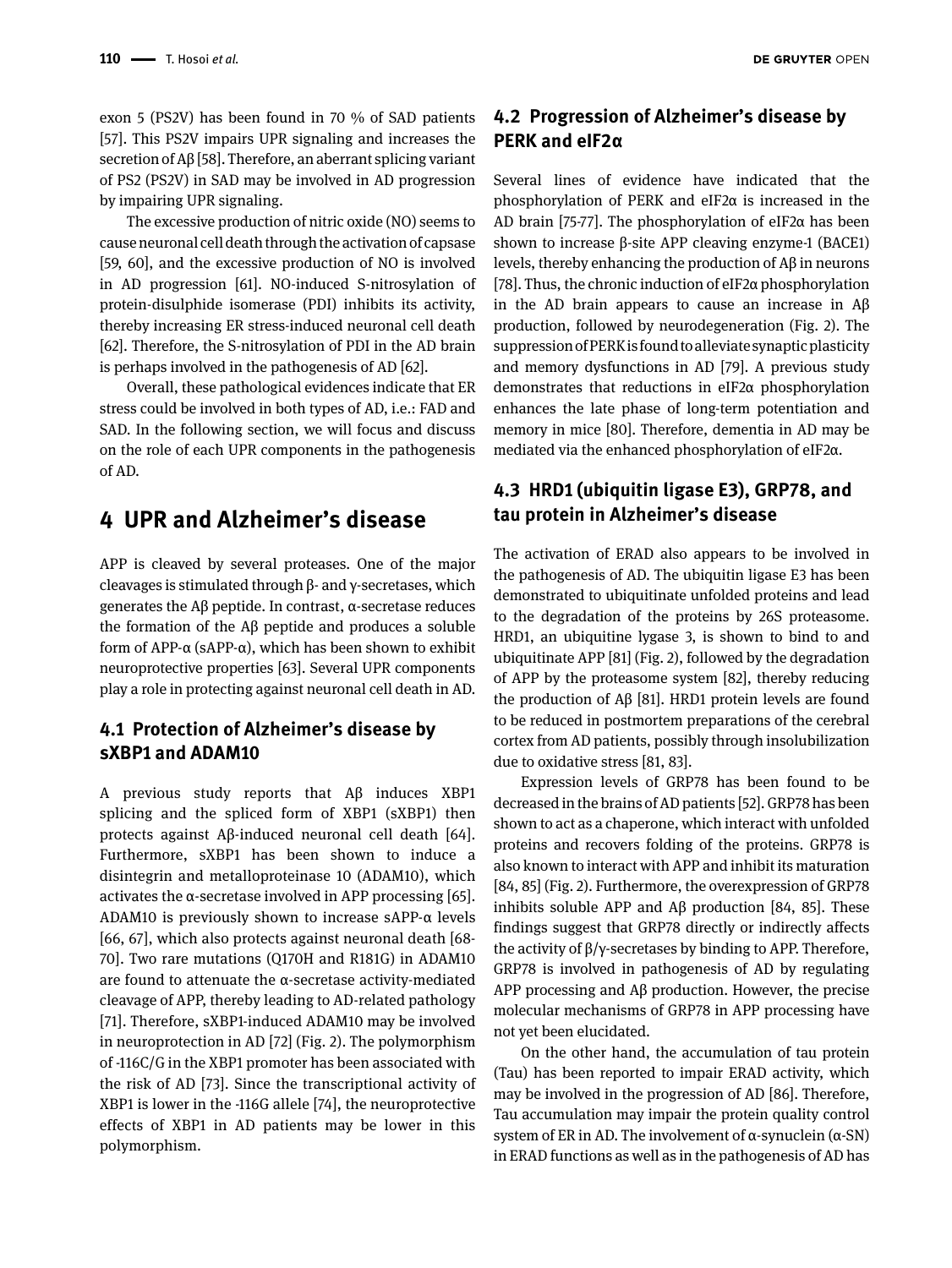

**Figure 2:** Possible involvement of UPR in the progression and suppression of AD. The phosphorylation of eIF2α increases BACE1 levels, which activates β-secretase activity and induces the production of Aβ. On the other hand, the induction of sXBP1 induces ADAM10, which activates α-secretase activity. ADAM10 induces the soluble form of APP-α, which may protect against neuronal cell death, thereby inhibiting AD progression. The recently identified compound, ISRIB, may be a candidate compound for the treatment of AD. We currently do not know whether ISRIB is useful as a treatment for AD, therefore, future experiments are needed. HRD1 and GRP78 results in the reduction of Aβ by interaction with APP.

not yet been clarified. The pathological roles of Tau and α-SN in relations to the ER stress response in AD remain to be clarified in the near future.

These observations suggest IRE1-XBP1 signal may be a protective response against AD through up-regulating ADAM10. On the other hand, PERK-eIF2α signal may worsen AD through up-regulating BACE1 (Fig. 2). HRD1 seems to inhibit AD progression through decreasing Aβ production. It is interesting that different UPR components play different role in AD. Future analysis may be required to elucidate the role of these UPR components on AD pathogenesis.

# **5 ER stress, immune functions, and neuro-glial interactions in the progression of Alzheimer's disease**

Evidence to indicate that immune reactions are linked with the induction of UPR is increasing [87]. XBP1 is previously reported to induce the production of interleukin (IL)-6 in B cells [88]. Lipopolysaccharide (LPS), a Gram-negative bacterial cell wall component, has been shown to induce XBP1 splicing in macrophages through Toll-like receptors (TLR), sensors of pathogens [89]. Furthermore, IRE1α is shown to promote the production of IL-4 by stabilizing its mRNA in T cells [90]. Inflammation has been reported to induce UPR/ ER stress. For instance, tumor necrosis factor  $\alpha$  (TNF $\alpha$ ) induces UPR in murine fibrosarcoma L929 cells [91]. Interferon-γ (IFN-γ)-induced apoptosis is associated with ER stress in oligodendrocytes [92]. The pathogenesis of AD appears to be associated with inflammation [93]. Glial cells such as microglia is activated by inflammation, which subsequently increases phagocytosis [94, 95]. Activated microglia may increase Aβ clearance through phagocytosis and protect against AD [96, 97]. On the other hand, inflammation results in nitric oxide (NO) production from glial cells [98]. Excessive production of NO will cause neuronal cell death [61]. Therefore, inflammation may be involved in progression as well as prevention of AD. The crosstalk between ER stress and immune functions appears to be involved in the progression of AD [99] (Fig. 3). In brain tissue, glial cells, such as microglias and astrocytes, induce inflammatory cytokine production. Indeed, prostaglandin (PG) E₂ plus interferon (IFN) γ-induced IL-6 production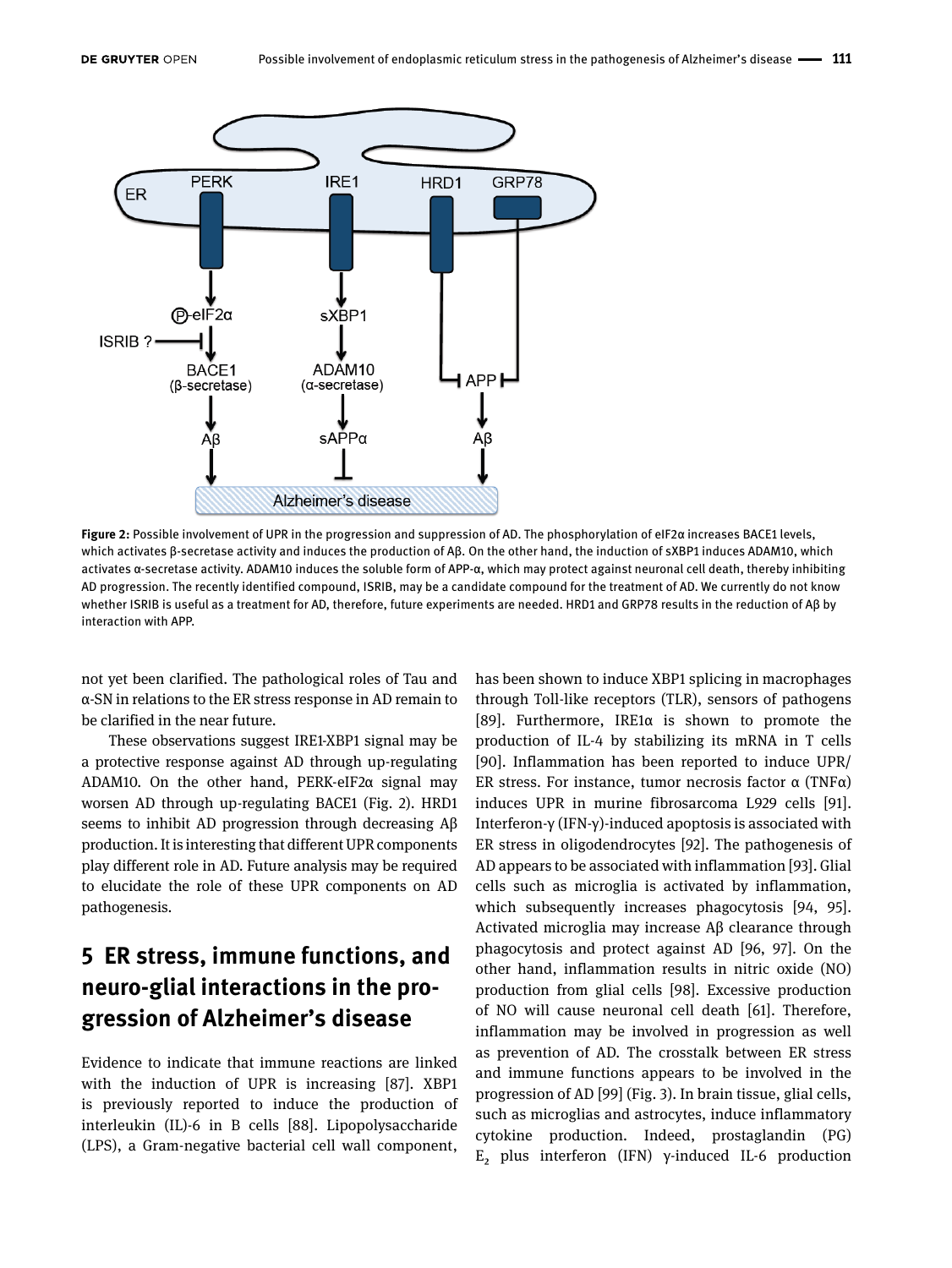is synergistically enhanced under ER stress in glial cells [100]. These glial inflammatory reactions affect neuronal functions. Such neuron-glial communication is presumably involved in the progression of AD.

The utilization of glucose is shown to be decreased in the AD brain [101, 102]. Glucose deprivation induces ER stress in neurons and glial cells. It is reported that glucose deprivation increases eIF2α phosphorylation and induced BACE1 expression in neurons [78]. The activation of BACE1 results in Aβ production. Therefore, glucose deprivation may increase the production of Aβ in neurons in the AD brain [78]. As well as neuronal cells, glucose deprivation has been shown to affect glial functions. Glucose deprivation reportedly induces ER stress and the production of IL-6 in glial cells [6]. Furthermore, the neuroprotective effects of PGE, plus IFNy-activated glial cells have been observed under glucose-deprived conditions [6]. These findings suggest that glial cells protect against neuronal cell death under ER-stressed conditions. Thus, the link between ER stress and immune functions in glial-neuronal communication plays an important role in the progression and/or prevention of AD (Fig. 3).

Immune activated glial cells seem to affect neuronal function. Immune function may be associated with ER stress. Therefore, neuro-glial interactions play a key role in the progression of AD. Based on these observations, it is an important future subject to elucidate molecular mechanisms of AD pathogenesis.

# **6 Possible therapeutics for Alzheimer's disease targeting ER stress**

Since several UPR components are involved in the progression of AD, pharmacological modulators of UPR will be useful as a treatment.

### **6.1 Inhibitors of the integrated stress response (ISR)**

Since the suppression of PERK alleviates synaptic plasticity and memory dysfunctions in AD [79], eIF2 $\alpha$  signaling may be a significant target of AD therapeutics. The natural product arctigenin has been reported to ameliorate AD by inhibiting eIF2α signaling, BACE1 expression, and Aβ production in neuronal cells [103]. Phosphorylated eIF2 at serine-51 is previously shown to inhibit nucleotide exchange by eIF2B. A chemical inhibitor of the integrated stress response (ISRIB), which inhibits integrated stress responses by activating the eIF2B  $\delta$  subunit of guanine nucleotide exchange factor (GEF) [104, 105], is recently found to enhance memory in rodents [106]. Furthermore, ISRIB has been shown to attenuate neurodegeneration in prion-infected mice [107]. On the other hand, the attenuation of eIF2α phosphorylation in beta cells causes a severe diabetic phenotype in mice [108]. Thus, ISRIB



**Figure 3:** Possible underlying mechanisms involved in the progression of AD. There may be a bidirectional relation between inflammation and ER stress in AD. ER stress regulates immune functions and activates UPR. Cytokines are mainly produced through glial cells. This inflammation may be involved in the progression of AD. On the other hand, accumulation of aggregated Aβ in AD brain increases glial inflammation as well as ER stress-mediated neuronal cell death. Inflammatory cytokines may regulate UPR (ER stress) in glial cells. ER stress affects glial inflammatory responses and caspase-mediated neuronal cell death. These effects may be involved in progression of AD.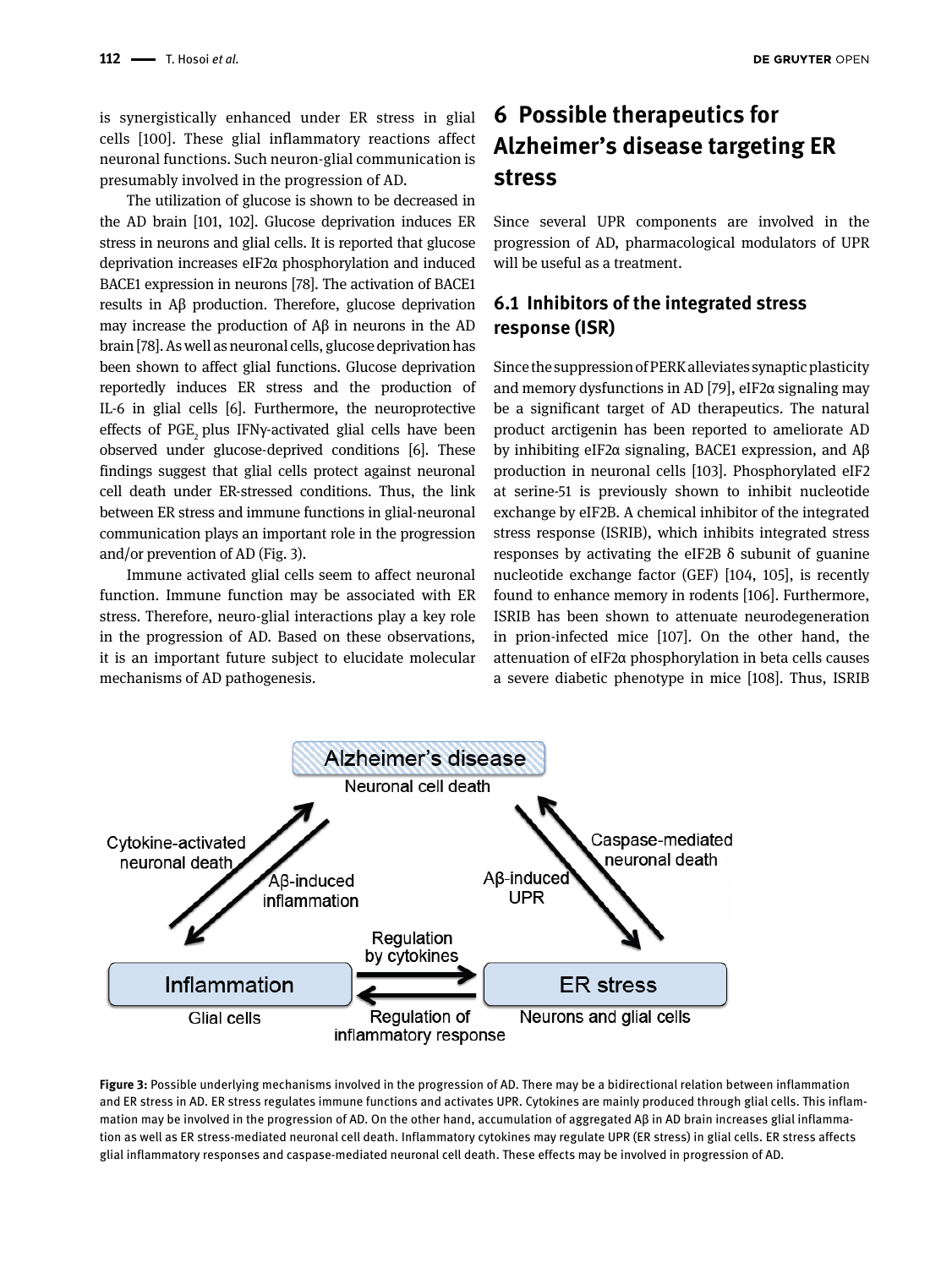may cause pancreatic dysfunctions. However, ISRIB does not cause marked pancreatic dysfunctions in mice [107]. Therefore, ISRIB is presumably useful as an AD treatment without these side effects (Fig. 2). However, we do not currently know whether ISRIB is useful for the treatment of AD, which will be an interesting future subject. Overall, these findings suggest that the modulation of UPR is an attractive strategy for treatments.

#### **6.2 Chemical chaperones**

Another strategy for treating AD will be the usage of chemical chaperones, compounds that stabilizes proteins and ameliorate the accumulation of unfolded proteins. Several compounds have been reported to exhibit chaperone activity, which can attenuate ER stress [109- 113]. 4-phenylbutyrate (4-PBA) has chemical chaperone activity, and a treatment with 4-PBA is shown to ameliorate cognitive deficits of AD in mice [114]. Furthermore, 4-PBA reverses the reductions observed in GRP78 in the AD model mouse brain [72]. The effects of 4-PBA appears to be, in part, mediated through chemical chaperone activity [115]. Mimori and others report [116-118] that 4-(4-methoxyphenyl) butanoic acid, a synthetic derivative of 4-PBA, possesses more highly inhibitory activity than 4-PBA against protein aggregation and ER stress-induced neuronal death. Tauroursodeoxycholic acid (TUDCA) also has chaperon activity [119, 120], which was shown to attenuate Aβ-induced cell death [121]. However, the clinical effects of chemical chaperones against AD are currently unknown, therefore, future analyses are required.

In relationship to the role of ubiquitin ligase E3 in ERAD, HRD1 will be a possible target for development of AD therapeutics. Since HRD1 is insolubilized by probable oxidation [81, 83], antioxidant compounds seem to be the candidates.

#### **6.3 Anti-inflammatory drugs**

The chronic inflammatory condition associated with the progression of AD and clinical application of antiinflammatory drugs to AD have been considered. Epidemiological studies suggest that several nonsteroidal anti-inflammatory drugs (NSAIDs) may be useful for reducing the progression of AD [122]. Several NSAIDs have been reported to regulate UPR [112, 123, 124]. Thus, several NSAIDs are candidates that are able to regulate UPR as well as inflammation, which may be effective as an AD therapy.

As mentioned in the present section, there would be several strategies for treating AD. Currently we do not know

which strategy will be most efficient way to treat AD. On the other hand, combined strategies of several methods mentioned above would also be possible. Moreover, the usefulness of each strategy would be dependent on the stages of AD. Future analyses are required to elucidate whether targeting UPR/ER stress would be useful for the treatment.

# **7 Concluding remarks**

We herein reviewed the possible involvement of ER stress in the progression of AD. Accumulating evidence suggests ER stress is also involved in the pathogenesis of not only neurodegenerative diseases, but diabetes, obesity, and cancer [125-131]. Therefore, elucidating the detailed mechanisms of ER stress will undoubtedly be important for understanding various types of diseases. Furthermore, manipulating the UPR and/or inhibiting unfolded protein accumulation will be a useful strategy for treating these diseases. Meanwhile, since the UPR is also involved in normal physiological functions [132], it is important to take these possibilities into account when developing therapeutics. The development of novel and original medicines against AD as well as other ER stress-related diseases is needed. We consider the ER stress to be one of the significant targets for developing epoch-making therapeutics against AD and other diseases in the future.

**Acknowledgments:** We thank Drs. Y. Okuma, Y. Kitamura, M. Kaneko, K. Kawada, S. Mimori, and R. Saito for their helpful suggestions in the preparation of this manuscript. The present study was supported by a Grant-in-Aid for Scientific Research from the Ministry of Education, Science, Sports and Culture, Japan.

**Conflict of Interest:** The authors declare no conflict of interest.

#### **References**

- [1] Koumenis C., Naczki C., Koritzinsky M., Rastani S., Diehl A., Sonenberg N., et al., Regulation of protein synthesis by hypoxia via activation of the endoplasmic reticulum kinase PERK and phosphorylation of the translation initiation factor eIF2α, Mol. Cell Biol., 2002, 22, 7405-7416
- [2] Kumar R., Azam S., Sullivan J.M., Owen C., Cavener D.R., Zhang P., et al., Brain ischemia and reperfusion activates the eukaryotic initiation factor 2α kinase, PERK, J. Neurochem., 2001, 77, 1418-1421
- [3] Tajiri S., Oyadomari S., Yano S., Morioka M., Gotoh T., Hamada J.I., et al., Ischemia-induced neuronal cell death is mediated by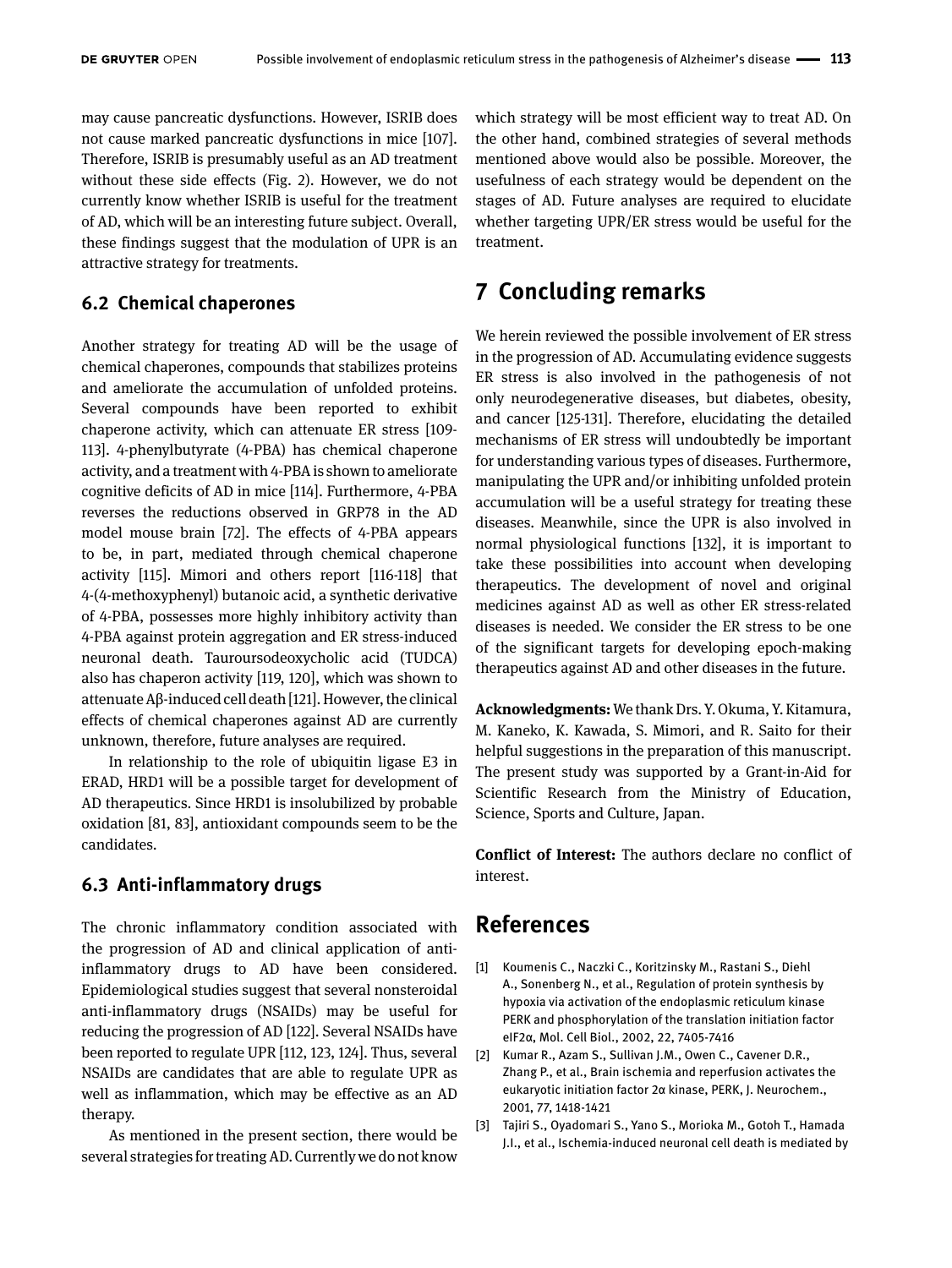the endoplasmic reticulum stress pathway involving CHOP, Cell Death Differ., 2004, 11, 403-415

- [4] Ikesugi K., Mulhern M.L., Madson C.J., Hosoya K., Terasaki T., Kador P.F., et al., Induction of endoplasmic reticulum stress in retinal pericytes by glucose deprivation, Curr. Eye Res., 2006, 31, 947-953
- [5] Hosoi T., Inoue Y., Nakatsu K., Matsushima N., Kiyose N., Shimamoto A., et al., TERT attenuated ER stress-induced cell death, Biochem. Biophys. Res. Commun., 2014, 447, 378-382
- [6] Hosoi T., Oba T., Ozawa K., ER stress-mediated regulation of immune function under glucose-deprived condition in glial cells: up- and down-regulation of PGE2 + IFNγ-induced IL-6 and iNOS expressions, Biochem. Biophys. Res. Commun., 2013, 441, 525-528
- [7] Haga N., Saito S., Tsukumo Y., Sakurai J., Furuno A., Tsuruo T., et al., Mitochondria regulate the unfolded protein response leading to cancer cell survival under glucose deprivation conditions, Cancer Sci., 2010, 101, 1125-1132
- [8] Outinen P.A., Sood S.K., Pfeifer S.I., Pamidi S., Podor T.J., Li J., et al., Homocysteine-induced endoplasmic reticulum stress and growth arrest leads to specific changes in gene expression in human vascular endothelial cells, Blood, 1999, 94, 959-967
- [9] Outinen P.A., Sood S.K., Liaw P.C., Sarge K.D., Maeda N., Hirsh J., et al., Characterization of the stress-inducing effects of homocysteine, Biochem J. 1998, 332, 213-221
- [10] Werstuck G.H., Lentz S.R., Dayal S., Hossain G.S., Sood S.K., Shi Y.Y., et al., Homocysteine-induced endoplasmic reticulum stress causes dysregulation of the cholesterol and triglyceride biosynthetic pathways, J. Clin. Invest., 2001, 107, 1263-1273
- [11] Seshadri S., Beiser A., Selhub J., Jacques P.F., Rosenberg I.H., D'Agostino R.B., et al., Plasma homocysteine as a risk factor for dementia and Alzheimer's disease. N. Engl. J. Med., 2002, 346, 476-483
- [12] Morris M.S., Homocysteine and Alzheimer's disease, Lancet Neurol., 2003, 2, 425-428
- [13] Hosoi T., Ogawa K., Ozawa K., Homocysteine induces X-boxbinding protein 1 splicing in the mice brain, Neurochem. Int., 2010, 56, 216-220
- [14] Tang C.H., Chiu Y.C., Huang C.F., Chen Y.W., Chen P.C., Arsenic induces cell apoptosis in cultured osteoblasts through endoplasmic reticulum stress, Toxicol. Appl. Pharmacol., 2009, 241, 173-181
- [15] Gong Y., Wu J., Huang Y., Shen S., Han X., Nonylphenol induces apoptosis in rat testicular Sertoli cells via endoplasmic reticulum stress, Toxicol Lett., 2009, 186, 84-95
- [16] Isomura M., Kotake Y., Masuda K., Miyara M., Okuda K., Samizo S., et al., Tributyltin-induced endoplasmic reticulum stress and its Ca(2+)-mediated mechanism, Toxicol. Appl. Pharmacol. 2013, 272, 137-146
- [17] Ron D., Walter P., Signal integration in the endoplasmic reticulum unfolded protein response, Nat. Rev. Mol. Cell Biol. 2007, 8, 519-529
- [18] Hosoi T., Hyoda K., Okuma Y., Nomura Y., Ozawa K., Akt up- and down-regulation in response to endoplasmic reticulum stress, Brain Res., 2007, 1152, 27-31
- [19] Hosoi T., Tamubo T., Horie N., Okuma Y., Nomura Y., Ozawa K., TEK/Tie2 is a novel gene involved in endoplasmic reticulum stress, J. Pharmacol. Sci., 2010, 114, 230-233
- [20] Hosoi T., Ozawa K., Endoplasmic reticulum stress in disease: mechanisms and therapeutic opportunities, Clin Sci (Lond), 2010, 118, 19-29
- [21] Hosoi T., Korematsu K., Horie N., Suezawa T., Okuma Y., Nomura Y., et al., Inhibition of casein kinase 2 modulates XBP1-GRP78 arm of unfolded protein responses in cultured glial cells, PLoS One, 2012, 7, e40144
- [22] Hyoda K., Hosoi T., Horie N., Okuma Y., Ozawa K., Nomura Y., PI3K-Akt inactivation induced CHOP expression in endoplasmic reticulum-stressed cells. Biochem. Biophys. Res. Commun. 2006, 340, 286-290
- [23] Bertolotti A., Zhang Y., Hendershot L.M., Harding H.P., Ron D., Dynamic interaction of BiP and ER stress transducers in the unfolded-protein response, Nat. Cell Biol., 2000, 2, 326-332
- [24] Carrara M., Prischi F., Nowak P.R., Kopp M.C., Ali M.M., Noncanonical binding of BiP ATPase domain to Ire1 and Perk is dissociated by unfolded protein CH1 to initiate ER stress signaling, Elife, 2015, 18, 4
- [25] Shen J., Chen X., Hendershot L., Prywes R., ER stress regulation of ATF6 localization by dissociation of BiP/GRP78 binding and unmasking of Golgi localization signals, Dev. Cell, 2002, 3, 99-111
- [26] Credle J.J., Finer-Moore J.S., Papa F.R., Stroud R.M., Walter P., On the mechanism of sensing unfolded protein in the endoplasmic reticulum, Proc. Natl. Acad. Sci. U. S. A. 2005, 102, 18773-18784
- [27] Gardner B.M., Walter P., Unfolded proteins are Ire1-activating ligands that directly induce the unfolded protein response, Science, 2011, 333, 1891-1894
- [28] Urano F., Wang X., Bertolotti A., Zhang Y., Chung P., Harding H.P., et al., Coupling of stress in the ER to activation of JNK protein kinases by transmembrane protein kinase IRE1, Science, 2000, 287, 664-666
- [29] Ogata M., Hino S., Saito A., Morikawa K., Kondo S., Kanemoto S., et al., Autophagy is activated for cell survival after endoplasmic reticulum stress, Mol. Cell Biol., 2006, 26, 9220-9231
- [30] Nishitoh H., Matsuzawa A., Tobiume K., Saegusa K., Takeda K., Inoue K., et al., ASK1 is essential for endoplasmic reticulum stress-induced neuronal cell death triggered by expanded polyglutamine repeats, Genes Dev., 2002, 16, 1345-1355
- [31] Groenendyk J., Peng Z., Dudek E., Fan X., Mizianty M.J., Dufey E., et al., Interplay between the oxidoreductase PDIA6 and microRNA-322 controls the response to disrupted endoplasmic reticulum calcium homeostasis, Sci. Signal, 2014, 7, ra54
- [32] Yoshida H., Haze K., Yanagi H., Yura T., Mori K., Identification of the cis-acting endoplasmic reticulum stress response element responsible for transcriptional induction of mammalian glucose-regulated proteins. Involvement of basic leucine zipper transcription factors, J. Biol. Chem. 1998, 273, 33741-33749
- [33] Hollien J., Weissman J.S., Decay of endoplasmic reticulumlocalized mRNAs during the unfolded protein response, Science, 2006, 313, 104-107
- [34] Pavitt G.D., Ramaiah K.V., Kimball S.R., Hinnebusch A.G., eIF2 independently binds two distinct eIF2B subcomplexes that catalyze and regulate guanine-nucleotide exchange, Genes Dev., 1998, 12, 514-526
- [35] Ma Y., Hendershot L.M., Delineation of a negative feedback regulatory loop that controls protein translation during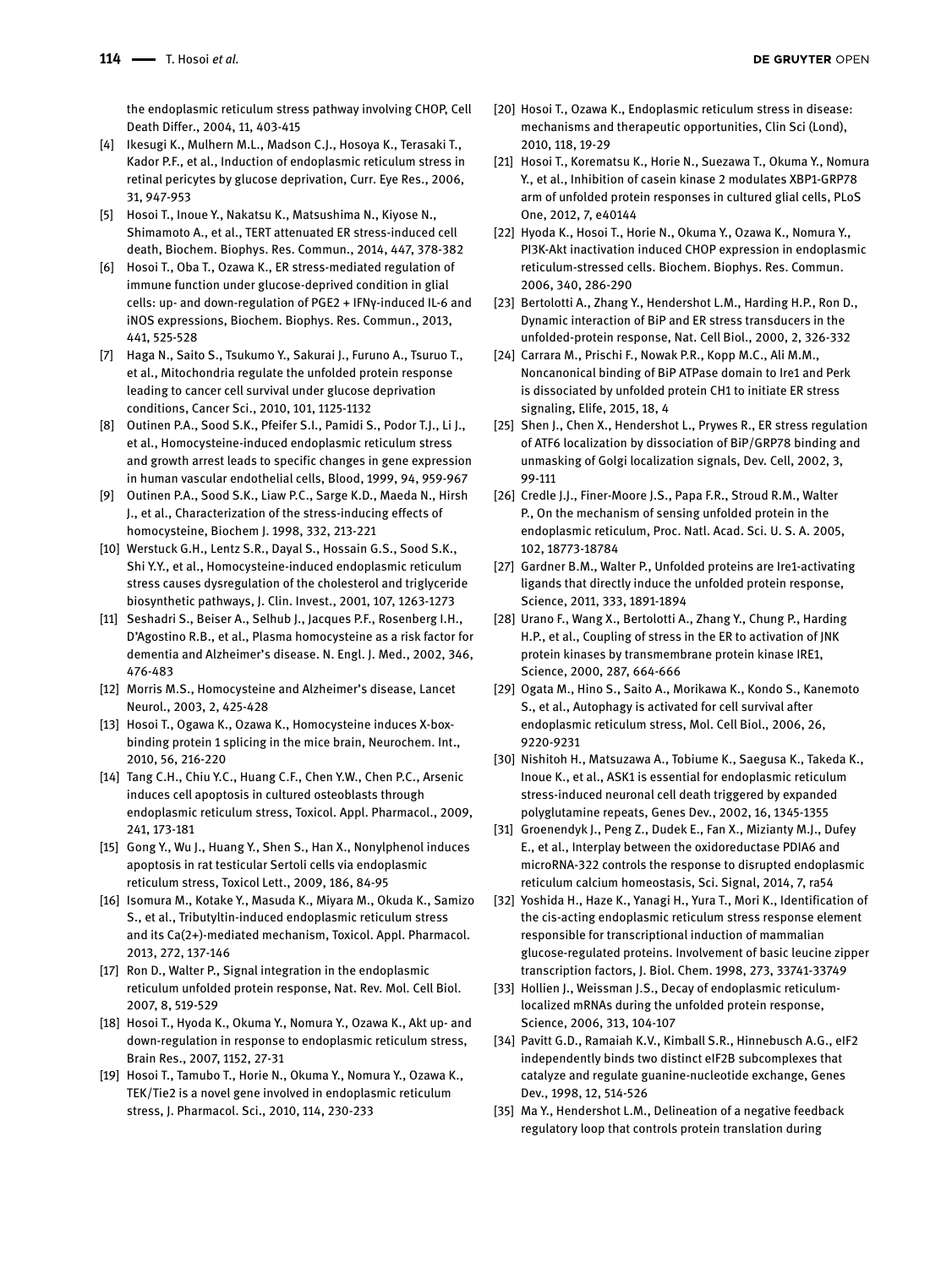endoplasmic reticulum stress, J. Biol. Chem., 2003, 278, 34864-34873

- [36] Brush M.H., Weiser D.C., Shenolikar S., Growth arrest and DNA damage-inducible protein GADD34 targets protein phosphatase 1α to the endoplasmic reticulum and promotes dephosphorylation of the α subunit of eukaryotic translation initiation factor 2, Mol. Cell Biol., 2003, 23, 1292-1303
- [37] Novoa I., Zhang Y., Zeng H., Jungreis R., Harding H.P., Ron D., Stress-induced gene expression requires programmed recovery from translational repression, EMBO J., 2003, 22, 1180-1187
- [38] Harding H.P., Zeng H., Zhang Y., Jungries R., Chung P., Plesken H., et al., Diabetes mellitus and exocrine pancreatic dysfunction in perk-/- mice reveals a role for translational control in secretory cell survival, Mol. Cell, 2001, 7, 1153-1163
- [39] Jousse C., Oyadomari S., Novoa I., Lu P., Zhang Y., Harding H.P., et al., Inhibition of a constitutive translation initiation factor 2α phosphatase, CReP, promotes survival of stressed cells, J. Cell Biol., 2003, 163, 767-775
- [40] Haze K., Yoshida H., Yanagi H., Yura T., Mori K., Mammalian transcription factor ATF6 is synthesized as a transmembrane protein and activated by proteolysis in response to endoplasmic reticulum stress, Mol Biol Cell. 1999, 10, 3787-3799
- [41] Sato Y., Nadanaka S., Okada T., Okawa K., Mori K., Luminal domain of ATF6 alone is sufficient for sensing endoplasmic reticulum stress and subsequent transport to the Golgi apparatus, Cell Struct. Funct., 2011, 36, 35-47
- [42] Shen J., Chen X., Hendershot L., Prywes R. et al., ER stress regulation of ATF6 localization by dissociation of BiP/GRP78 binding and unmasking of Golgi localization signals, Dev. Cell 2002, 3, 99-111
- [43] Yoshida H., Matsui T., Yamamoto A., Okada T., Mori K., XBP1 mRNA is induced by ATF6 and spliced by IRE1 in response to ER stress to produce a highly active transcription factor, Cell, 2001, 107, 881-891
- [44] Kondo S., Murakami T., Tatsumi K., Ogata M., Kanemoto S., Otori K., et al., OASIS, a CREB/ATF-family member, modulates UPR signalling in astrocytes, Nat. Cell Biol. 2005, 7, 186-194
- [45] Kondo S., Saito A., Hino S., Murakami T., Ogata M., Kanemoto S., et al., BBF2H7, a novel transmembrane bZIP transcription factor, is a new type of endoplasmic reticulum stress transducer, Mol. Cell Biol. 2007, 27, 1716-1729
- [46] Zhang K., Shen X., Wu J., Sakaki K., Saunders T., Rutkowski D.T., et al., Endoplasmic reticulum stress activates cleavage of CREBH to induce a systemic inflammatory response, Cell, 2006, 124, 587-599
- [47] Hoozemans J.J., Veerhuis R., Van Haastert E.S., Rozemuller J.M., Baas F., Eikelenboom P., et al., The unfolded protein response is activated in Alzheimer's disease, Acta Neuropathol., 2005, 110, 165-172
- [48] Hoozemans J.J., van Haastert E.S., Nijholt D.A., Rozemuller A.J., Eikelenboom P., Scheper W., The unfolded protein response is activated in pretangle neurons in Alzheimer's disease hippocampus, Am. J. Pathol., 2009, 174, 1241-1251
- [49] Nakagawa T., Zhu H., Morishima N., Li E., Xu J., Yankner B.A., et al., Caspase-12 mediates endoplasmic-reticulum-specific apoptosis and cytotoxicity by amyloid-β. Nature, 2000, 403, 98-103
- [50] Hitomi J., Katayama T., Eguchi Y., Kudo T., Taniguchi M., Koyama Y., et al., Involvement of caspase-4 in endoplasmic reticulum

stress-induced apoptosis and Abeta-induced cell death, J. Cell Biol., 2004, 165, 347-356

- [51] Ohta K., Mizuno A., Li S., Itoh M., Ueda M., Ohta E., et al., Endoplasmic reticulum stress enhances γ-secretase activity, Biochem. Biophys. Res. Commun. 2011, 416, 362-366
- [52] Katayama T., Imaizumi K., Honda A., Yoneda T., Kudo T., Takeda M., et al., Disturbed activation of endoplasmic reticulum stress transducers by familial Alzheimer's disease-linked presenilin-1 mutations, J. Biol. Chem. 2001, 276, 43446-43454
- [53] Katayama T., Imaizumi K., Sato N., Miyoshi K., Kudo T., Hitomi J., et al., Presenilin-1 mutations downregulate the signalling pathway of the unfolded-protein response, Nat. Cell Biol., 1999, 1, 479-485
- [54] Tomiyama T., Nagata T., Shimada H., Teraoka R., Fukushima A., Kanemitsu H., et al., A new amyloid beta variant favoring oligomerization in Alzheimer's-type dementia, Ann. Neurol., 2008, 63, 377-387
- [55] Nishitsuji K., Tomiyama T., Ishibashi K., Ito K., Teraoka R., Lambert M.P., et al., The E693Delta mutation in amyloid precursor protein increases intracellular accumulation of amyloid beta oligomers and causes endoplasmic reticulum stress-induced apoptosis in cultured cells, Am. J. Pathol. 2009,174, 957-969
- [56] Kondo T., Asai M., Tsukita K., Kutoku Y., Ohsawa Y., Sunada Y., et al., Modeling Alzheimer's disease with iPSCs reveals stress phenotypes associated with intracellular Aβ and differential drug responsiveness, Cell Stem Cell, 2013, 12, 487-496
- [57] Sato N., Hori O., Yamaguchi A., Lambert J.C., Chartier-Harlin M.C., Robinson P.A., et al., A novel presenilin-2 splice variant in human Alzheimer's disease brain tissue, J. Neurochem., 1999, 72, 2498-2505
- [58] Sato N., Imaizumi K., Manabe T., Taniguchi M., Hitomi J., Katayama T., et al., Increased production of beta-amyloid and vulnerability to endoplasmic reticulum stress by an aberrant spliced form of presenilin 2, J. Biol. Chem. 2001, 276, 2108-2114
- [59] Uehara T., Kikuchi Y., Nomura Y., Caspase activation accompanying cytochrome c release from mitochondria is possibly involved in nitric oxide-induced neuronal apoptosis in SH-SY5Y cells, J. Neurochem., 1999, 72, 196-205
- [60] Nomura Y., Neuronal apoptosis and protection: effects of nitric oxide and endoplasmic reticulum-related proteins, Biol. Pharm. Bull. 2004, 27, 961-963
- [61] Law A., Gauthier S., Quirion R., Say NO to Alzheimer's disease: the putative links between nitric oxide and dementia of the Alzheimer's type, Brain Res. Brain Res. Rev., 2001, 35, 73-96
- [62] Uehara T., Nakamura T., Yao D., Shi Z.Q., Gu Z., Ma Y., et al., S-nitrosylated protein-disulphide isomerase links protein misfolding to neurodegeneration, Nature, 2006, 441, 513-517
- [63] Lazarov O., Demars M.P., All in the Family: How the APPs Regulate Neurogenesis, Front. Neurosci, 2012, 6, 81
- [64] Casas-Tinto S., Zhang Y., Sanchez-Garcia J., Gomez-Velazquez M., Rincon-Limas D.E., Fernandez-Funez P., The ER stress factor XBP1s prevents amyloid-β neurotoxicity, Hum Mol Genet., 2011, 20, 2144-2160
- [65] Reinhardt S., Schuck F., Grösgen S., Riemenschneider M., Hartmann T., Postina R., et al., Unfolded protein response signaling by transcription factor XBP-1 regulates ADAM10 and is affected in Alzheimer's disease, FASEB J. 2014, 28, 978-997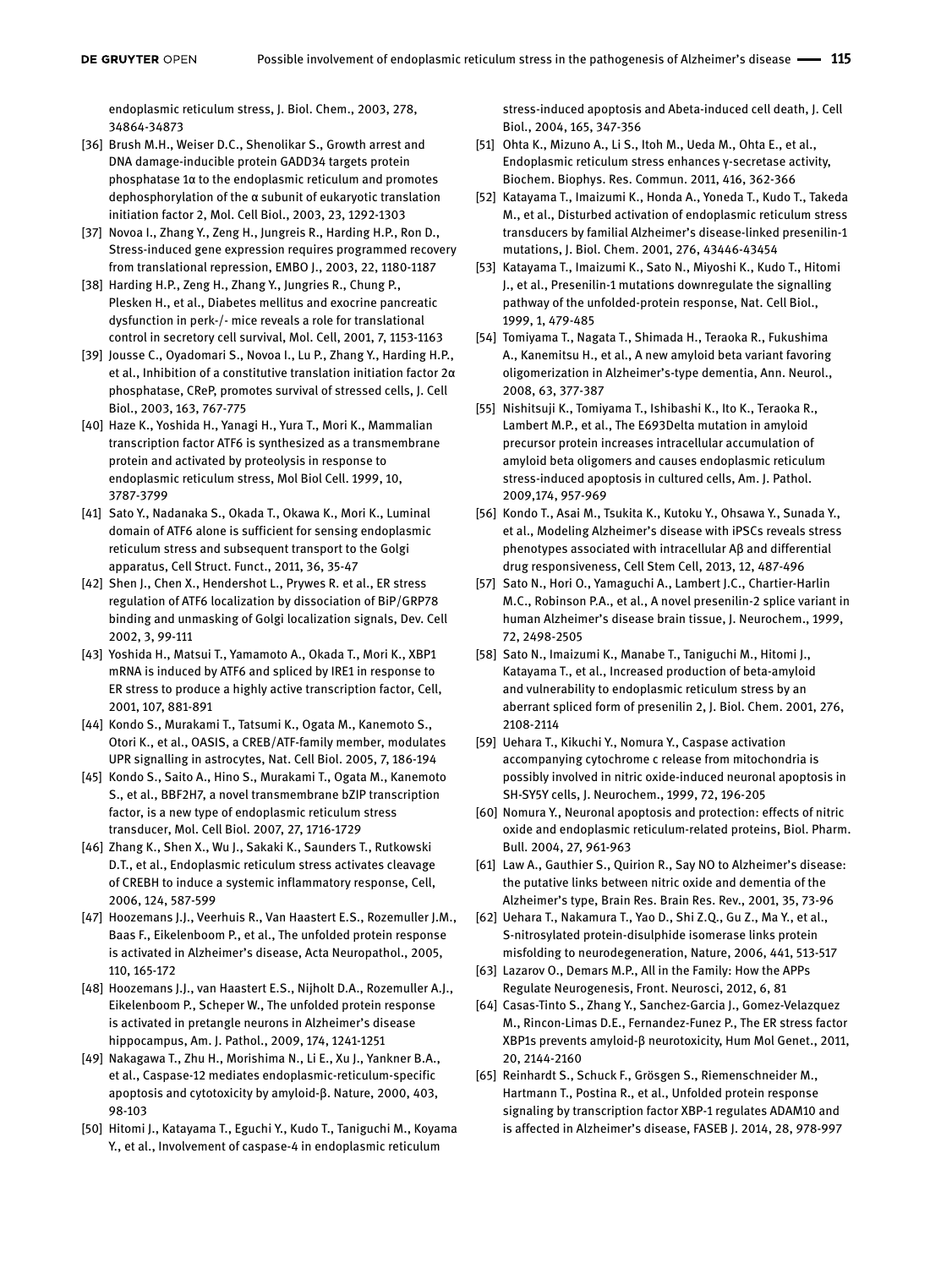- [66] Kuhn P.H., Wang H., Dislich B., Colombo A., Zeitschel U., Ellwart J.W., et al., ADAM10 is the physiologically relevant, constitutive alpha-secretase of the amyloid precursor protein in primary neurons, EMBO J. 2010, 29, 3020-3032
- [67] Jorissen E., Prox J., Bernreuther C., Weber S., Schwanbeck R., Serneels L., et al., The disintegrin/metalloproteinase ADAM10 is essential for the establishment of the brain cortex, J Neurosci. 2010, 30, 4833-4844
- [68] Ring S., Weyer S.W., Kilian S.B., Waldron E., Pietrzik C.U., Filippov M.A., et al., The secreted β-amyloid precursor protein ectodomain APPsα is sufficient to rescue the anatomical, behavioral, and electrophysiological abnormalities of APP-deficient mice, J. Neurosci., 2007, 27, 7817-7826
- [69] Mattson M.P., Cheng B., Culwell A.R., Esch F.S., Lieberburg I., Rydel R.E., Evidence for excitoprotective and intraneuronal calcium-regulating roles for secreted forms of the beta-amyloid precursor protein, Neuron 1993, 10, 243-254
- [70] Caillé I., Allinquant B., Dupont E., Bouillot C., Langer A., Müller U., et al., Soluble form of amyloid precursor protein regulates proliferation of progenitors in the adult subventricular zone. Development, 2004, 131, 2173-2181
- [71] Suh J., Choi S.H., Romano D.M., Gannon M.A., Lesinski A.N., Kim D.Y., et al., ADAM10 missense mutations potentiate β-amyloid accumulation by impairing prodomain chaperone function, Neuron, 2013, 80, 385-401
- [72] Ricobaraza A., Cuadrado-Tejedor M., Marco S., Pérez-Otaño I., García-Osta A., Phenylbutyrate rescues dendritic spine loss associated with memory deficits in a mouse model of Alzheimer disease. Hippocampus, 2012, 22, 1040-1050
- [73] Liu S.Y., Wang W., Cai Z.Y., Yao L.F., Chen Z.W., Wang C.Y., et al., Polymorphism -116C/G of human X-box-binding protein 1 promoter is associated with risk of Alzheimer's disease, CNS Neurosci. Ther., 2013, 19, 229-234
- [74] Kakiuchi C., Iwamoto K., Ishiwata M., Bundo M., Kasahara T., Kusumi I., et al., Impaired feedback regulation of XBP1 as a genetic risk factor for bipolar disorder, Nat. Genet. 2003, 35, 171-175
- [75] Chang R.C., Wong A.K., Ng H.K., Hugon J., Phosphorylation of eukaryotic initiation factor-2α (eIF2α) is associated with neuronal degeneration in Alzheimer's disease. Neuroreport, 2002, 13, 2429-2432
- [76] Page G., Rioux Bilan A., Ingrand S., Lafay-Chebassier C., Pain S., Perault Pochat M.C., et al., Activated double-stranded RNA-dependent protein kinase and neuronal death in models of Alzheimer's disease, Neuroscience, 2006, 139, 1343-1354
- [77] Kim H.S., Choi Y., Shin K.Y., Joo Y., Lee Y.K,. Jung S.Y., et al., Swedish amyloid precursor protein mutation increases phosphorylation of eIF2alpha in vitro and in vivo, J. Neurosci. Res. 2007, 85, 1528-1537
- [78] O'Connor T., Sadleir K.R., Maus E., Velliquette R.A., Zhao J., Cole S.L., et al., Phosphorylation of the translation initiation factor eIF2alpha increases BACE1 levels and promotes amyloidogenesis, Neuron, 2008, 60, 988-1009
- [79] Ma T., Trinh M.A., Wexler A.J., Bourbon C., Gatti E., Pierre P., et al., Suppression of eIF2α kinases alleviates Alzheimer's disease-related plasticity and memory deficits. Nat. Neurosci. 2013, 16, 1299-1305
- [80] Costa-Mattioli M., Gobert D., Stern E., Gamache K., Colina R., Cuello C., et al., eIF2α phosphorylation bidirectionally

regulates the switch from short- to long-term synaptic plasticity and memory, Cell, 2007, 129, 195-206

- [81] Kaneko M., Koike H., Saito R., Kitamura Y., Okuma Y., Nomura Y., Loss of HRD1-mediated protein degradation causes amyloid precursor protein accumulation and amyloid-beta generation, J. Neurosci. 2010, 30, 3924-3932
- [82] Jung E.S., Hong H., Kim C., Mook-Jung I., Acute ER stress regulates amyloid precursor protein processing through ubiquitin-dependent degradation, Sci. Rep. 2015, 5, 8805
- [83] Saito R., Kaneko M., Kitamura Y., Takata K., Kawada K., Okuma Y., et al., Effects of oxidative stress on the solubility of HRD1, a ubiquitin ligase implicated in Alzheimer's disease, PLoS One. 2014, 9, e94576
- [84] Yang Y., Turner R.S., Gaut J.R., The chaperone BiP/GRP78 binds to amyloid precursor protein and decreases Aβ40 and Aβ42 secretion, J. Biol. Chem., 1998, 273, 25552-25555
- [85] Hoshino T., Nakaya T., Araki W., Suzuki K., Suzuki T., Mizushima T., Endoplasmic reticulum chaperones inhibit the production of amyloid-beta peptides, Biochem J. 2007, 402, 581-589
- [86] Abisambra J.F., Jinwal U.K., Blair L.J., O'Leary J.C. 3rd, Li Q., Brady S., et al., Tau accumulation activates the unfolded protein response by impairing endoplasmic reticulumassociated degradation, J. Neurosci., 2013, 33, 9498-9507
- [87] Janssens S., Pulendran B., Lambrecht B.N., Emerging functions of the unfolded protein response in immunity, Nat. Immunol., 2014, 15, 910-919
- [88] Iwakoshi N.N., Lee A.H., Vallabhajosyula P., Otipoby K.L., Rajewsky K., Glimcher L.H., Plasma cell differentiation and the unfolded protein response intersect at the transcription factor XBP-1, Nat. Immunol., 2003, 4, 321-329
- [89] Martinon F., Chen X., Lee A.H., Glimcher L.H., TLR activation of the transcription factor XBP1 regulates innate immune responses in macrophages, Nat. Immunol., 2010, 11, 411-418
- [90] Kemp K.L., Lin Z., Zhao F., Gao B., Song J., Zhang K., et al., The serine-threonine kinase inositol-requiring enzyme 1α (IRE1α) promotes IL-4 production in T helper cells, J. Biol. Chem. 2013, 288, 33272-33282
- [91] Xue X., Piao J.H., Nakajima A., Sakon-Komazawa S., Kojima Y., Mori K., et al., Tumor necrosis factor α (TNFα) induces the unfolded protein response (UPR) in a reactive oxygen species (ROS)-dependent fashion, and the UPR counteracts ROS accumulation by TNFα, J. Biol. Chem., 2005, 280, 33917-33925
- [92] Lin W., Harding H.P., Ron D., Popko B., Endoplasmic reticulum stress modulates the response of myelinating oligodendrocytes to the immune cytokine interferon-γ, J. Cell Biol., 2005, 169, 603-612
- [93] Heppner F.L., Ransohoff R.M., Becher B., Immune attack: the role of inflammation in Alzheimer disease, Nat. Rev. Neurosci., 2015, 16, 358-372
- [94] von Zahn J., Möller T., Kettenmann H., Nolte C., Microglial phagocytosis is modulated by pro- and anti-inflammatory cytokines, Neuroreport, 1997, 8, 3851-3856
- [95] Chan A., Magnus T., Gold R., Phagocytosis of apoptotic inflammatory cells by microglia and modulation by different cytokines: mechanism for removal of apoptotic cells in the inflamed nervous system, Glia, 2001, 33, 87-95
- [96] Paresce D.M., Ghosh R.N., Maxfield F.R., Microglial cells internalize aggregates of the Alzheimer's disease amyloid beta-protein via a scavenger receptor, Neuron, 1996, 17, 553-565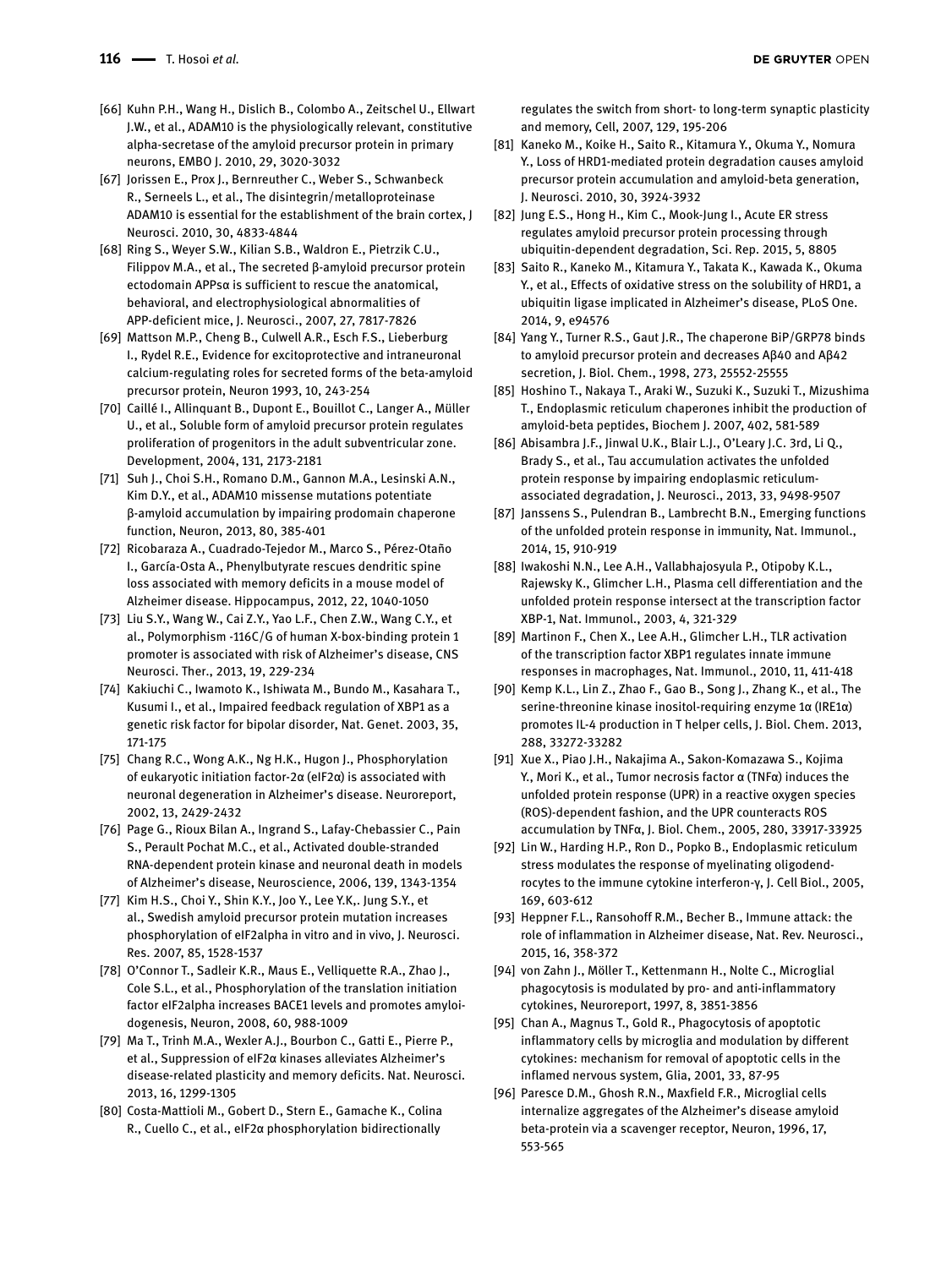- [97] Kakimura J., Kitamura Y., Takata K., Umeki M., Suzuki S., Shibagaki K., et al., Microglial activation and amyloid-beta clearance induced by exogenous heat-shock proteins, FASEB J. 2002, 16, 601-603
- [98] Liu B., Gao H.M., Wang J.Y., Jeohn G.H., Cooper C.L., Hong J.S., Role of nitric oxide in inflammation-mediated neurodegeneration, Ann. N. Y. Acad. Sci. 2002, 962, 318-331
- [99] Hosoi T., Ozawa K., Molecular approaches to the treatment, prophylaxis, and diagnosis of Alzheimer's disease: endoplasmic reticulum stress and immunological stress in pathogenesis of Alzheimer's disease, J. Pharmacol. Sci. 2012, 118, 319-324
- [100] Hosoi T., Honda M., Oba T., Ozawa K., ER stress upregulated PGE₂/IFNγ-induced IL-6 expression and down-regulated iNOS expression in glial cells, Sci. Rep. 2013, 3, 3388
- [101] Mosconi L., Pupi A., De Leon M.J., Brain glucose hypometabolism and oxidative stress in preclinical Alzheimer's disease, Ann. N. Y. Acad. Sci. 2008, 1147, 180-195
- [102] de Leon M.J., Mosconi L., Blennow K., DeSanti S., Zinkowski R., Mehta P.D., et al., Imaging and CSF studies in the preclinical diagnosis of Alzheimer's disease, Ann. N Y Acad. Sci., 2007, 1097, 114-145
- [103] Zhu Z., Yan J., Jiang W., Yao X.G., Chen J., Chen L., et al., Arctigenin effectively ameliorates memory impairment in Alzheimer's disease model mice targeting both β-amyloid production and clearance, J. Neurosci., 2013, 33, 13138-13149
- [104] Sekine Y., Zyryanova A., Crespillo-Casado A., Fischer P.M., Harding H.P., et al., Mutations in a translation initiation factor identify the target of a memory-enhancing compound, Science, (in press), *DOI:* 10.1126
- [105] Sidrauski C., Tsai J.C., Kampmann M., Hearn B.R., Vedantham P., Jaishankar P., et al., Pharmacological dimerization and activation of the exchange factor eIF2B antagonizes the integrated stress response, Elife, 2015, 4, e07314
- [106] Sidrauski C., Acosta-Alvear D., Khoutorsky A., Vedantham P., Hearn B.R., Li H., et al., Pharmacological brake-release of mRNA translation enhances cognitive memory, Elife, 2013, 2, e00498
- [107] Halliday M., Radford H., Sekine Y., Moreno J., Verity N., le Quesne J., et al., Partial restoration of protein synthesis rates by the small molecule ISRIB prevents neurodegeneration without pancreatic toxicity, Cell Death Dis., 2015, 6, e1672
- [108] Back S.H., Scheuner D., Han J., Song B., Ribick M., Wang J., et al., Translation attenuation through eIF2α phosphorylation prevents oxidative stress and maintains the differentiated state in beta cells, Cell Metab., 2009, 10,13-26
- [109] Burrows J.A., Willis L.K., Perlmutter D.H., Chemical chaperones mediate increased secretion of mutant alpha 1-antitrypsin (α1-AT) Z: A potential pharmacological strategy for prevention of liver injury and emphysema in α 1-AT deficiency, Proc Natl Acad Sci U S A., 2000, 97, 1796-1801
- [110] Perlmutter D.H., Chemical chaperones: a pharmacological strategy for disorders of protein folding and trafficking, Pediatr. Res., 2002, 52, 832-836
- [111] de Almeida S.F., Picarote G., Fleming J.V., Carmo-Fonseca M., Azevedo J.E., de Sousa M., Chemical chaperones reduce endoplasmic reticulum stress and prevent mutant HFE aggregate formation, J. Biol. Chem., 2007, 282, 27905-27912
- [112] Hosoi T., Yamaguchi R., Noji K., Matsuo S., Baba S., Toyoda K., et al., Flurbiprofen ameliorated obesity by attenuating leptin

resistance induced by endoplasmic reticulum stress, EMBO Mol. Med. 2014, 6, 335-346

- [113] Hosoi T., Toyoda K., Nakatsu K., Ozawa K., Caffeine attenuated ER stress-induced leptin resistance in neurons, Neurosci Lett. 2014, 569, 23-26
- [114] Ricobaraza A., Cuadrado-Tejedor M., Pérez-Mediavilla A., Frechilla D., Del Río J., García-Osta A., Phenylbutyrate ameliorates cognitive deficit and reduces tau pathology in an Alzheimer's disease mouse model, Neuropsychopharmacology, 2009, 34, 1721-1732
- [115] Cuadrado-Tejedor M., Ricobaraza A.L., Torrijo R., Franco R., Garcia-Osta A., Phenylbutyrate is a multifaceted drug that exerts neuroprotective effects and reverses the Alzheimer´s disease-like phenotype of a commonly used mouse model, Curr Pharm Des., 2013, 19, 5076-5084
- [116] Mimori S., Okuma Y., Kaneko M., Kawada K., Hosoi T., Ozawa K., et al., Protective effects of 4-phenylbutyrate derivatives on the neuronal cell death and endoplasmic reticulum stress, Biol. Pharm. Bull., 2012, 35, 84-90
- [117] Mimori S., Okuma Y., Kaneko M., Kawada K., Nomura Y., Murakami Y., et al., Discovery of synthetic methoxysubstituted 4-phenylbutyric acid derivatives as chemical chaperons, Chem. Lett. 2013, 42, 1051-1052.
- [118] Mimori S., Ohtaka H., Koshikawa Y., Kawada K., Kaneko M., Okuma Y., et al., 4-Phenylbutyric acid protects against neuronal cell death by primarily acting as a chemical chaperone rather than histone deacetylase inhibitor, Bioorg. Med. Chem. Lett. 2013, 23, 6015-6018
- [119] Ozcan U., Yilmaz E., Ozcan L., Furuhashi M., Vaillancourt E., Smith R.O., et al., Chemical chaperones reduce ER stress and restore glucose homeostasis in a mouse model of type 2 diabetes, Science, 2006, 313, 1137-1140
- [120] Chen Y., Liu C.P., Xu K.F., Mao X.D., Lu Y.B., Fang L., et al., Effect of taurine-conjugated ursodeoxycholic acid on endoplasmic reticulum stress and apoptosis induced by advanced glycation end products in cultured mouse podocytes, Am. J. Nephrol. 2008, 28, 1014-1022
- [121] Solá S, Castro RE, Laires PA, Steer CJ, Rodrigues CM. Tauroursodeoxycholic acid prevents amyloid-beta peptide-induced neuronal death via a phosphatidylinositol 3-kinasedependent signaling pathway, Mol. Med., 2003, 9, 226-234
- [122] in t' Veld B.A., Ruitenberg A., Hofman A., Launer L.J., van Duijn C.M., Stijnen T., et al., Nonsteroidal antiinflammatory drugs and the risk of Alzheimer's disease, N. Engl. J. Med. 2001, 345, 1515-1521
- [123] Yamazaki T., Muramoto M., Oe T., Morikawa N., Okitsu O., Nagashima T., et al., Diclofenac, a non-steroidal anti-inflammatory drug, suppresses apoptosis induced by endoplasmic reticulum stresses by inhibiting caspase signaling, Neuropharmacology, 2006, 50, 558-567
- [124] Hosoi T., Sasaki M., Baba S., Ozawa K., Effect of pranoprofen on endoplasmic reticulum stress in the primary cultured glial cells, Neurochem. Int., 2009, 54, 1-6
- [125] Ryu E.J., Harding H.P., Angelastro J.M., Vitolo O.V., Ron D., Greene L.A., Endoplasmic reticulum stress and the unfolded protein response in cellular models of Parkinson's disease, J. Neurosci., 2002, 22, 10690-10698
- [126] Kumar R., Krause G.S., Yoshida H., Mori K., DeGracia D.J., Dysfunction of the unfolded protein response during global